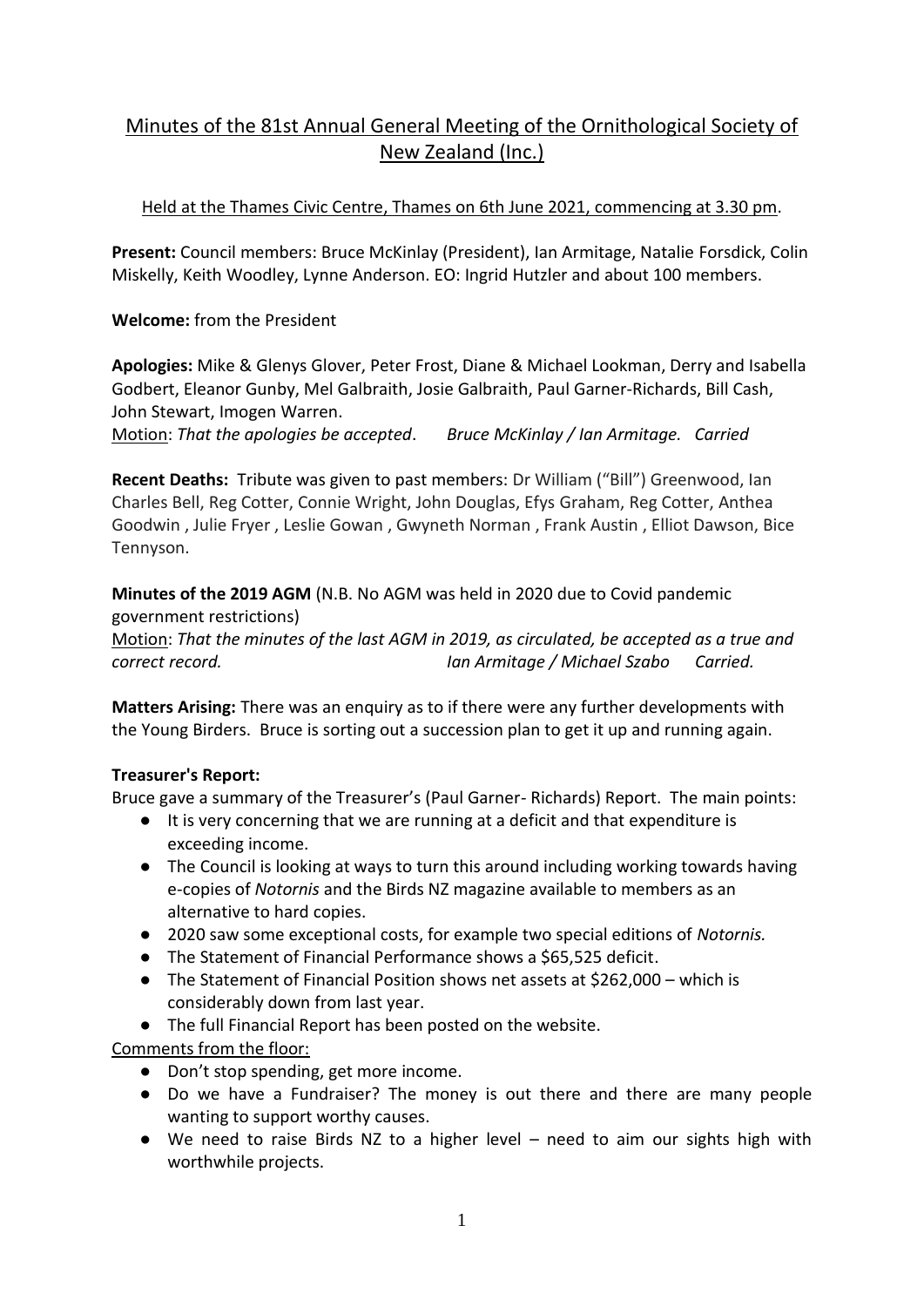- Can we cut costs?
- What do members get from their subscription? there should be a lower subscription if members get e copies of the publications.
- Birds NZ mission statement should include the word 'advocacy': 'foster the study, knowledge, enjoyment and advocacy of birds.' This would increase membership and opportunities for increasing funding.

Bruce replied that Council had recently commissioned Michael Szabo to do a full review on Communications, Membership and Fundraising – this report is very comprehensive and has offered many options which Council will work through in the coming months. Also, that his report will allude to some of these concerns.

## Motion*: That the Treasurer's Report and financial statements be accepted. Bruce McKinlay / David Lawrie Carried*

**President's Report:** Bruce gave his annual report for 2020 – the main points being:

- The last 3 Council meetings have been via Zoom.
- Health and Safety there were a few H&S issues of which Council is aware and RRs were asked to keep reporting these.
- Two special editions of *Notornis 'Lost Gold' (Ornithology of the Sub-Antarctic Auckland Islands)* and *Wader Studies in New Zealand.* Bruce acknowledged and thanked Craig Symes, Paul Sagar, Colin Miskelly and Keith Woodley
- There was mention of our partners T Gear Charitable Trust and Goodness Kitchen.
- New MOUs have been signed with Forest and Bird and Manaaki Whenua (Landcare Research)
- Our social media platforms of Facebook and Twitter remain strong.
- The new "MembershipWorks" membership management system is up and running thanks to Imogen Warren (membership secretary), and Roger Sharp (web support).
- The Society's Strategy has now been revised and finalised.
- Council has received Michael Szabo's review on Communications, Membership and Fundraising.
- Submissions have been made on conservation matters anyone making a submission to please send it to Council.
- Bruce noted that the Society was a voluntary society and relied on the energy and enthusiasm of the Society Office Holders. Bruce asked Office Holders to stand and thanked them for all their efforts and work put into the Society, giving everyone present an opportunity to applaud:

Craig Symes – editor of *Notornis*

Michael Szabo – editor *Birds NZ*

WMIL team – Pat Crowe, Dan Burgin, Mike Bell – contributions to Birds Atlas Scheme Colin Miskelly, Graeme Taylor, Adrian Riegen – Scheme Convenors (other Scheme Convenors were thanked in absentia)

Ingrid – Executive Officer

All Regional Representatives present

All Council Members present

John Cockrem then asked Bruce to stand for an ovation of thanks from all members present.

Motion: That the President's report be accepted. Bruce McKinlay / David Lawrie - Carried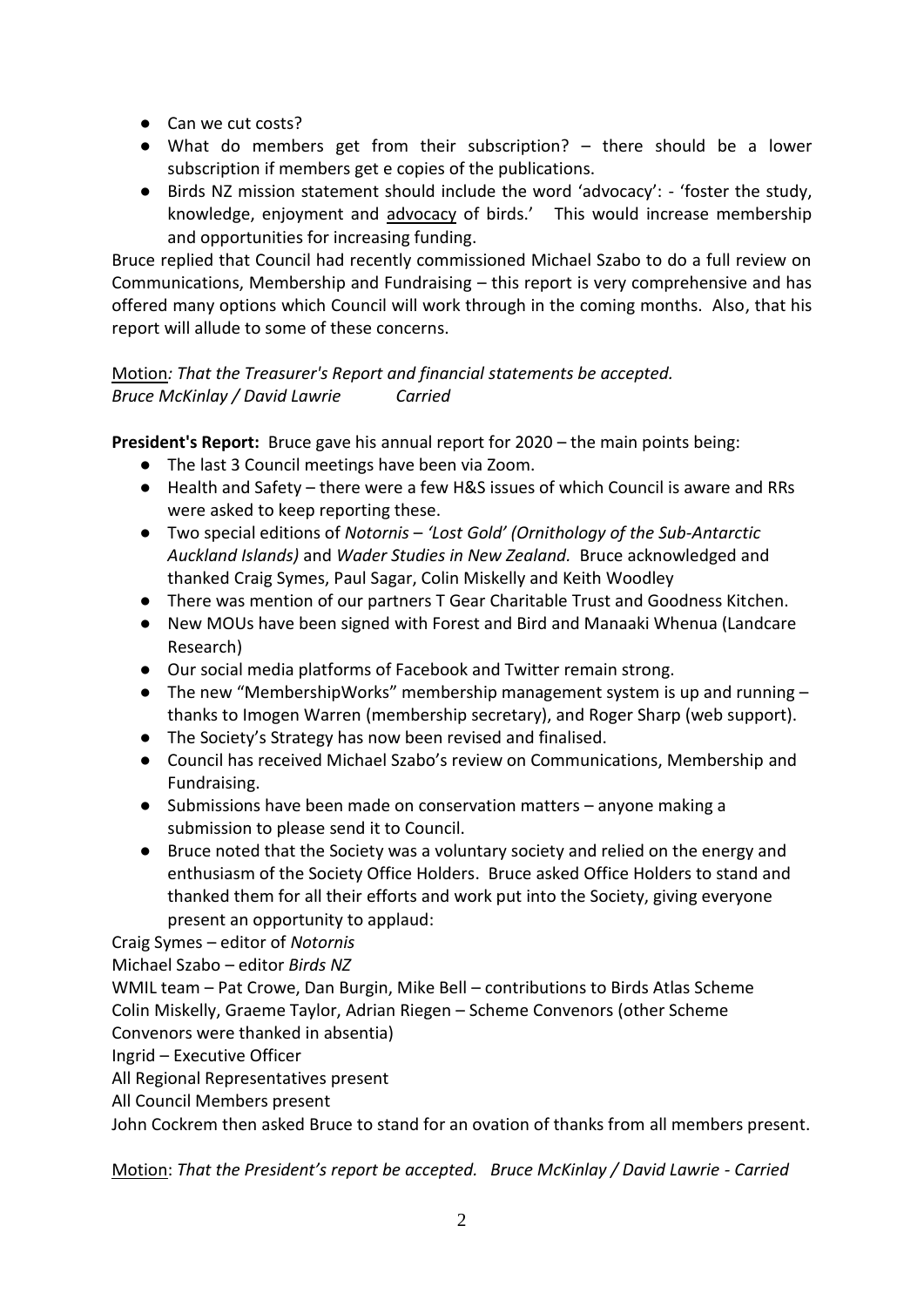### **Matters Arising from the President's Report:**

Do we have a formal contract with WMIL for Bird Atlas? Bruce replied that: Yes, we do have a contract, we receive quarterly reports of progress, payments are quarterly and Cornell Lab of Ornithology maintain the portal.

Is Council working on formalising plans for RRs? Bruce explained that we are all volunteers which is respected and appreciated, and it is realised that many RRs feel that they must stick to the role with no one to take over from them. Some regions are without an RR and Council is trying to find a solution to this.

Some regions (without RRs) do not feel a connectedness to the Society and how can this be rectified? Lack of an RR in a region creates a vacuum. Bruce commented that each region is different and again Council was working to resolve the problem. He also mentioned that there is an RR Role Description on the website and encouraged everyone to read it!

#### **Election of Officers:**

The Secretary announced that four incumbent Council members were re-elected unopposed: They being: Bruce McKinlay (President), Paul Garner-Richards (Treasurer), Ian Armitage, and Natalie Forsdick. Ian Armitage did not wish to be re-elected as Vice-President.

Bruce announced that the new Vice-President for the Society is Natalie Forsdick. Ian Armitage congratulated Natalie for accepting the role of V.P. and commented what a significant moment in governance this was for the Society as Natalie is the first ever woman V.P. for the entire organisation.

## **Amendments to the Constitution**

A notice of motion had previously been published with regard to the following: 1. Society Name:

'The legally registered name of the Society shall be: 'The Ornithological Society of New Zealand Incorporated'. The popular operating name for the Society shall be: 'Birds New Zealand'. The Te Reo Māori name of the Society shall be: 'Te Kāhui Mātai Manu o Aotearoa'.

## 2. Subscription date:

6.2 The full annual subscription shall be payable on the anniversary of when a member joined the Society whereupon they shall be entitled to receive any publication of the Society and to exercise all the rights of their class of Membership for one year.

6.3 No Member shall be entitled to receive any publication of the Society or exercise any of the rights of their class of Membership unless an annual subscription has been paid within eight weeks of the anniversary of the Member joining the Society. 6.5 To be repealed.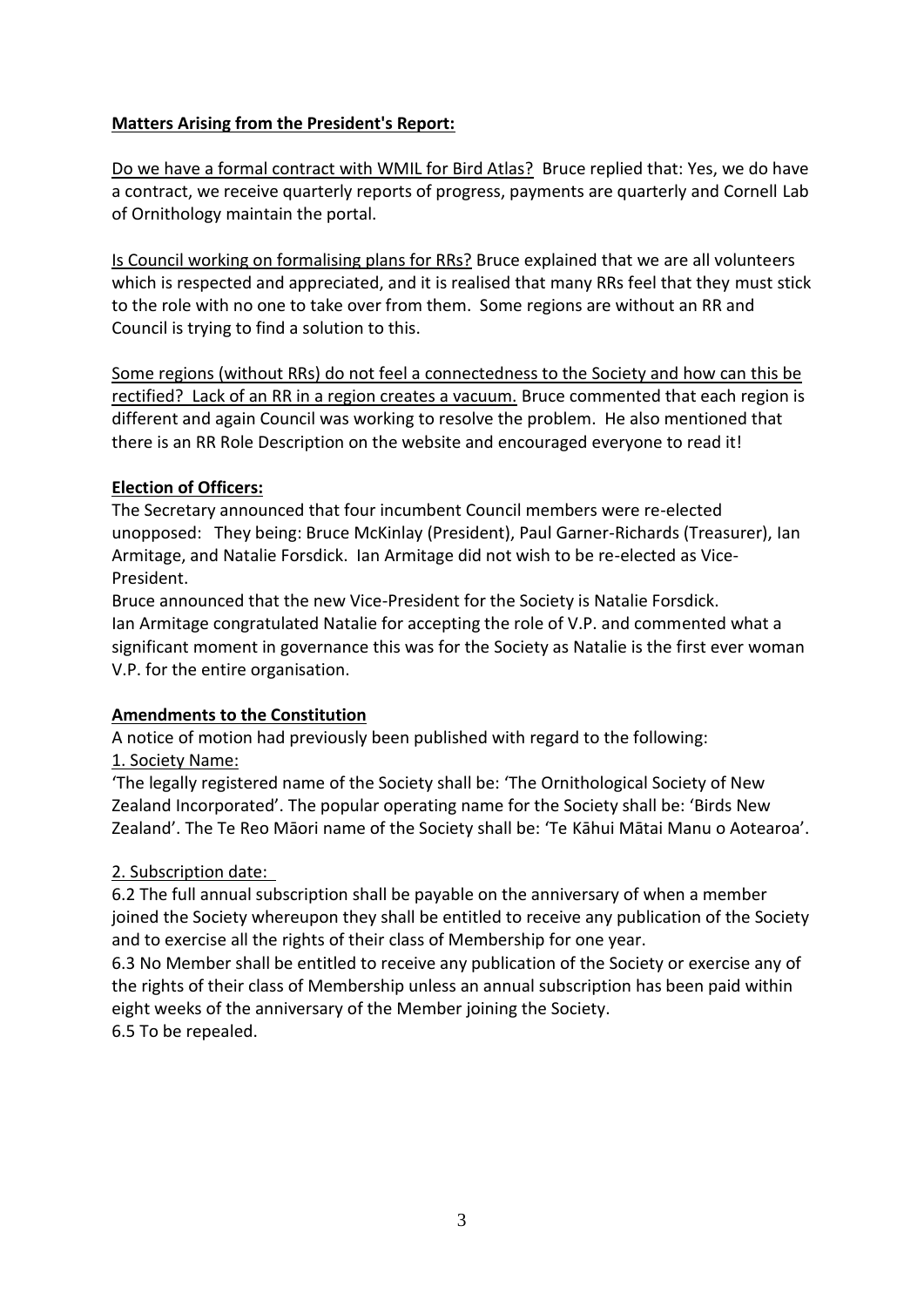#### 3. Subscription Rates

| A. New Zealand Membership Subscriptions (\$) |                 |               |                |              |                  |             |  |  |  |  |
|----------------------------------------------|-----------------|---------------|----------------|--------------|------------------|-------------|--|--|--|--|
| Category                                     | <b>Ordinary</b> | <b>Family</b> | <b>Student</b> | <b>Group</b> | <b>Corporate</b> | <b>Life</b> |  |  |  |  |
| Present Rate                                 | 70.00           | 17.50         | 35.00          | 140.00       | 350.00           | 1,380.00    |  |  |  |  |
| Proposed<br>Rate                             | 80.00           | 20.00         | 40.00          | 160.00       | 400.00           | 1,580.00    |  |  |  |  |
| % Change                                     | 14.3            | 14.3          | 14.3           | 14.3         | 14.3             | 14.5        |  |  |  |  |

| B. Membership Subscriptions for the Rest of the World (\$) |                 |               |                |              |                  |             |  |  |  |  |
|------------------------------------------------------------|-----------------|---------------|----------------|--------------|------------------|-------------|--|--|--|--|
| Category                                                   | <b>Ordinary</b> | <b>Family</b> | <b>Student</b> | <b>Group</b> | <b>Corporate</b> | <b>Life</b> |  |  |  |  |
| Present Rate                                               | 115.00          | 28.75         | 57.50          | 225.00       | 690.00           | 2,400.00    |  |  |  |  |
| Proposed<br>Rate                                           | 134.00          | 33.50         | 67.00          | 262.50       | 805.00           | 2,800.00    |  |  |  |  |
| % Change                                                   | 16.5            | 16.5          | 16.5           | 16.7         | 16.7             | 16.7        |  |  |  |  |

A background paper with an explanation has been published on the Society's website.

Discussion: It was agreed to debate these three notices as one item of business.

Society Name: Bruce was asked to explain about the name changes. 'The Ornithological Society of New Zealand' is the scientific name and will always be our official and legal name. 'Birds NZ" is the easy and popular name and far more user friendly – many people would shy away from the Society if it was known only as OSNZ. The Maori name recognises correct protocol and can be used with either of the other two names. It was also formalising the rebranding of the Society.

Sub Change date: That this is a good thing and was welcomed.

Motion: *That the meeting accept all constitutional amendments as proposed*. *Bruce McKinlay / Ian Armitage Carried*

**Awards** Bruce announced that Dr. Bruce MacKereth has been awarded a Meritorious Service Award for his significant and sustained services to Ornithology especially in the Coromandel Peninsula. He was not present to receive the award.

Bruce also noted Bev Alexander from Canterbury had also been awarded a Meritorious Service Award – this was presented to Bev last year.